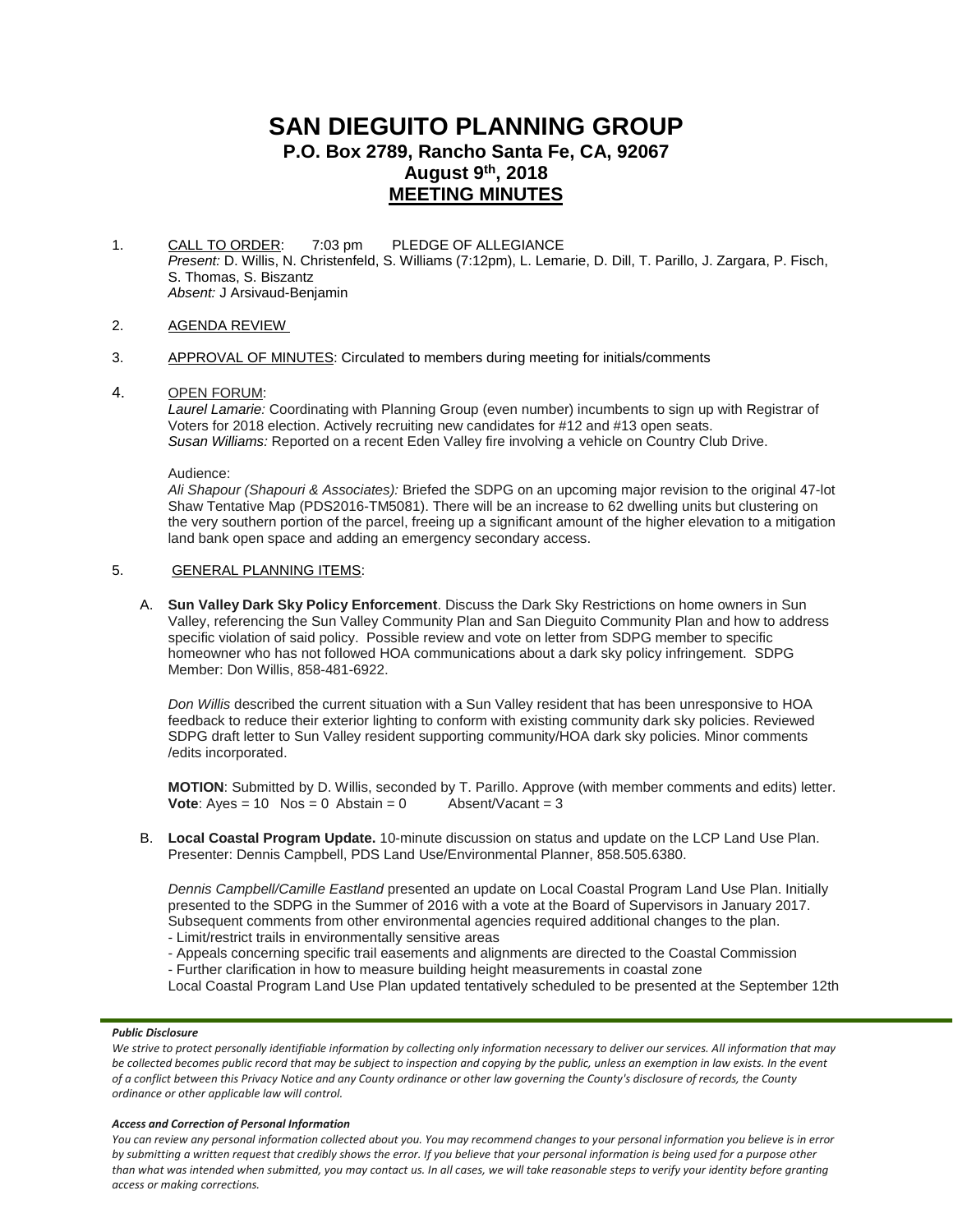Board of Supervisors meeting. Public comment/review is scheduled for late 2018 or early 2019.

Planning Group Comments:

*D. Willis/L. Lemarie*: Make sure existing San Dieguito trails documented on the County trails map are preserved/carried over to the Local Coastal Program Land Use Plan. Incorporate sea level rise affect.

# 6. MAJOR PROJECTS AND LAND USE ITEMS:

- A. **PDS2018-MUP-94-022W3 Del Dios East BUN.** Minor use permit for a Tier 3 modification cell site upgrade/improvements in Del Dios, located at the corner of Date Lane and Del Dios Hwy, APN 238-050-02. Owner: Del Dios Mutual Water Company, 760-580-5805; Applicant: Michael Blackwell, 714-396-8227; PDS Planner: Angelica Truong, 858-495-5421; SDPG Member(s): Don Willis, 858-481-6922, Nicholas Christenfeld, 760-741-1953. *Continued to September 13th*
- B. **PDS2018-TPM-21266 Fortuna Ranch Road Lot Split.** Located at 3615 Fortuna Ranch Road, APN 264- 101-50, 2-lot split from a 4.98-acre lot with existing residential house, guest house and farm house. Owner: dasMOD, LLC, 714-507-0799; Applicant's Representative: Christopher Miller, 858-436-5386; PDS Planner: Lori Radcliffe-Meyers, 858-495-5340; SDPG Member: Doug Dill, 760-420-7909. *Continued to September 13th*
- C. **Chinese Bible Church, PDS2014-SPA-14-001 (SPA), PDS2010-3300-10-037 (MUP), PDS2012-3940-12- 002 (VAC), Log No. PDS2014-3910-95-08-007 (ER).** The project is a Specific Plan Amendment, Major Use Permit, and Open Space Vacation to construct and operate a church complex on 9.1 acres. The Project would construct five buildings in two phases totaling 89,234 SF of usable space. The buildings would consist of a sanctuary/administration building (43,500 SF), education building (12,934 SF), meeting building (5,932 SF), fellowship hall (13,812 SF) and learning center (13,056 SF). Parking would be provided for 417 vehicles, including 406 standard spaces and 11 handicap-accessible spaces. Project facilities would operate from 8 AM to 10 PM seven days a week. Ongoing activities during the week would consist primarily of administrative activities, pastoral services, recreational fellowship, Bible study, as well as the operation of a bookstore and café to serve church members. Access to the site would be along a private easement connecting to Four Gee Road. The project is located along the east side of Four Gee Road, north of Camino Del Norte. Applicant Contact: Ron Harper Jr., 858-449-4425; PDS Contact: Marisa Smith, 858-694-2621; SDPG Member: Phillip Fisch, 858-592-6758.

*Ron Harper* (representing CBC) presented an update since we last heard this proposed SPA. DEIR comments have been processed including County required changes.

- Biological open space setback increased by 50 feet
- Decomposed granite material incorporated into the area of the parking lot that borders existing residential neighborhoods
- Solar power and green house gas emissions criteria incorporated
- adjusted exterior lighting on property edges to reduce impact on existing residential neighborhoods
- changes in landscape plan to add Citrus trees bordering existing residential neighborhoods

After the September SDPG meeting vote, CBC will proceed with Planning Commission and Board of Supervisors vote.

## 7. ADMINISTRATIVE MATTERS:

- **A.** Community Reports: No Community Reports other than the 4S Ranch Industrial Park street parking moratorium is proceeding through the DPW for implementation.
- **B.** Consideration and comments on circulation mail<br>**C.** Future agenda items and planning
- **C.** Future agenda items and planning<br>**D.** Prospective & returning Planning G.
- Prospective & returning Planning Group members; Mr. Chris Lauderback from Hacienda Santa Fe

### *Public Disclosure*

We strive to protect personally identifiable information by collecting only information necessary to deliver our services. All information that may *be collected becomes public record that may be subject to inspection and copying by the public, unless an exemption in law exists. In the event of a conflict between this Privacy Notice and any County ordinance or other law governing the County's disclosure of records, the County ordinance or other applicable law will control.*

#### *Access and Correction of Personal Information*

*You can review any personal information collected about you. You may recommend changes to your personal information you believe is in error*  by submitting a written request that credibly shows the error. If you believe that your personal information is being used for a purpose other *than what was intended when submitted, you may contact us. In all cases, we will take reasonable steps to verify your identity before granting access or making corrections.*